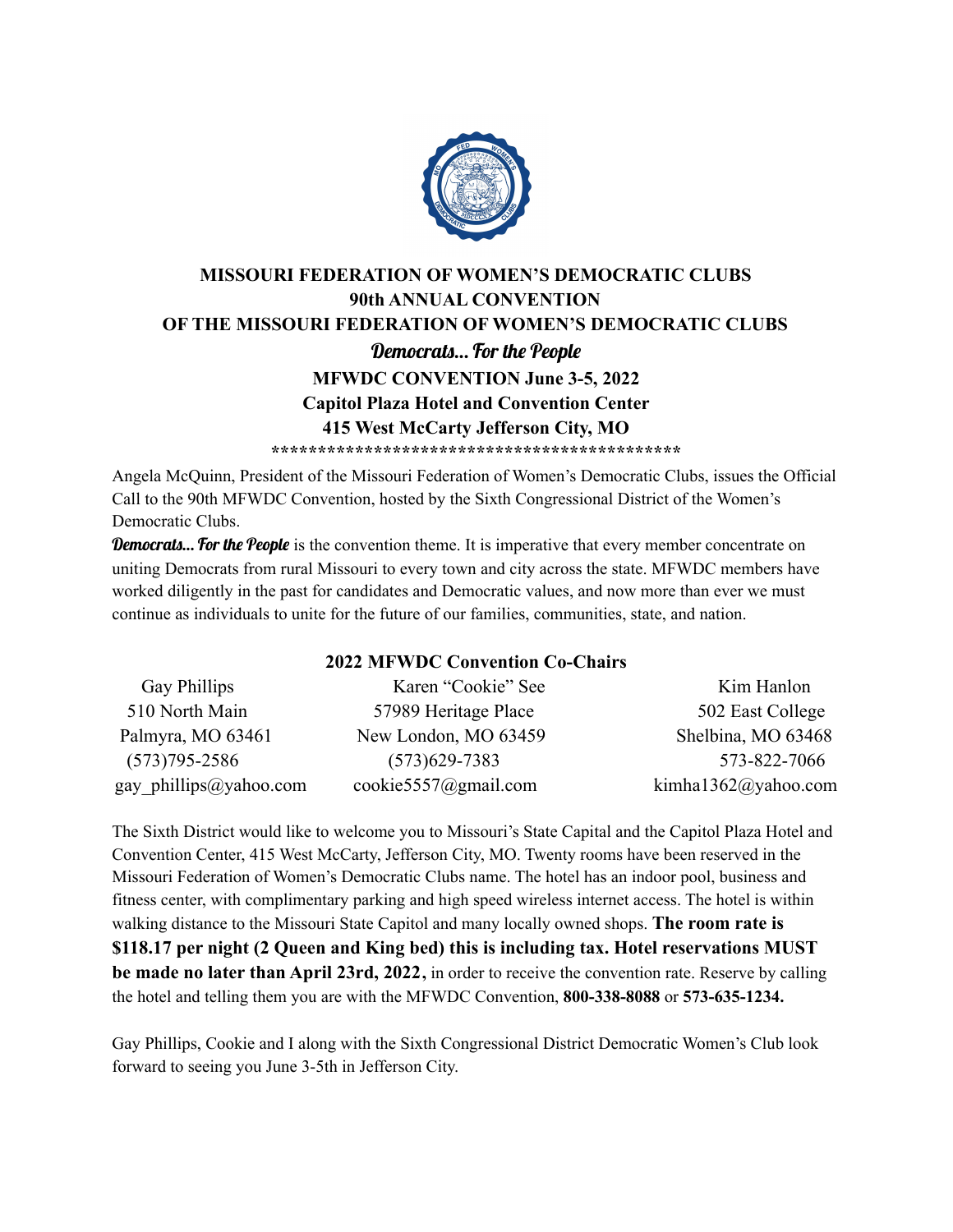

### **Missouri Federation of Women's Democratic Clubs**

## **Convention Registration Deadline, April 23rd, 2022 Hotel Registration Deadline: April 23rd, 2022**

**STATE DUES:** A form is attached and available on the MFWDC Website. *Remember, district dues must also be paid to your district treasurer.* Deadline for District and State Dues is April 20, 2022. (Bylaws: Dues must be paid 45 days before state convention.) Make State Dues payable **MFWDC and send to Sharon Shores, MFWDC Treasurer, PO Box 545, Peculiar, MO 64078.**

**CREDENTIALS:** Clubs are entitled to representation as follows: One (1) delegate for each ten (ten) members upon whom per capita dues of \$1.00 have been paid. Fees charged are \$10.00 per delegate and delegate-at-large; \$6.00 per alternate; \$5.00 per member or guest if not a delegate alternate. If a guest is purchasing the brunch and/or banquet ticket the \$5.00 is waived. *(Do not mail - this is payable at the credentials table at convention.)*

**MFWDC WOMAN OF THE YEAR:** Awarded annually to honor a woman who best exemplifies the traditions and ideals of the Federation and Democratic Party. **Deadline – May 1, 2022** to **Karen Slicer, Chair, 5709 Slimbridge, Jonesboro, AR 72401, 573-714-1119. Email:**  $m\frac{fwd52}{\omega}$ gmail.com. Woman of the Year form for entry is attached and is on the MFWDC Website.

**Bess Truman Award:** The Bess Truman Award shall be presented at the annual meeting in odd numbered years. Award entries should be submitted to **Macy Cecil , Chair, 1015 Cedar Lane, Dexter, MO 63841, 573-820-6851.** macy  $\text{cecil}(\text{Qgmail.com})$  by **May 1st, 2022**. The entry form is attached and is available on the MFWDC Website.

**HOSPITALITY ROOM DONATION:** District and local clubs or individuals may make a donation of \$100.00 to the Missouri Federation President's Hospitality Room. Send your donation, along with the enclosed form to **Penny Adams, 1120 North 24th St, St. Joseph MO 64506, 816-390-4412, [pennybadams@yahoo.com](mailto:pennybadams@yahoo.com)** by **May 1st, 2022.**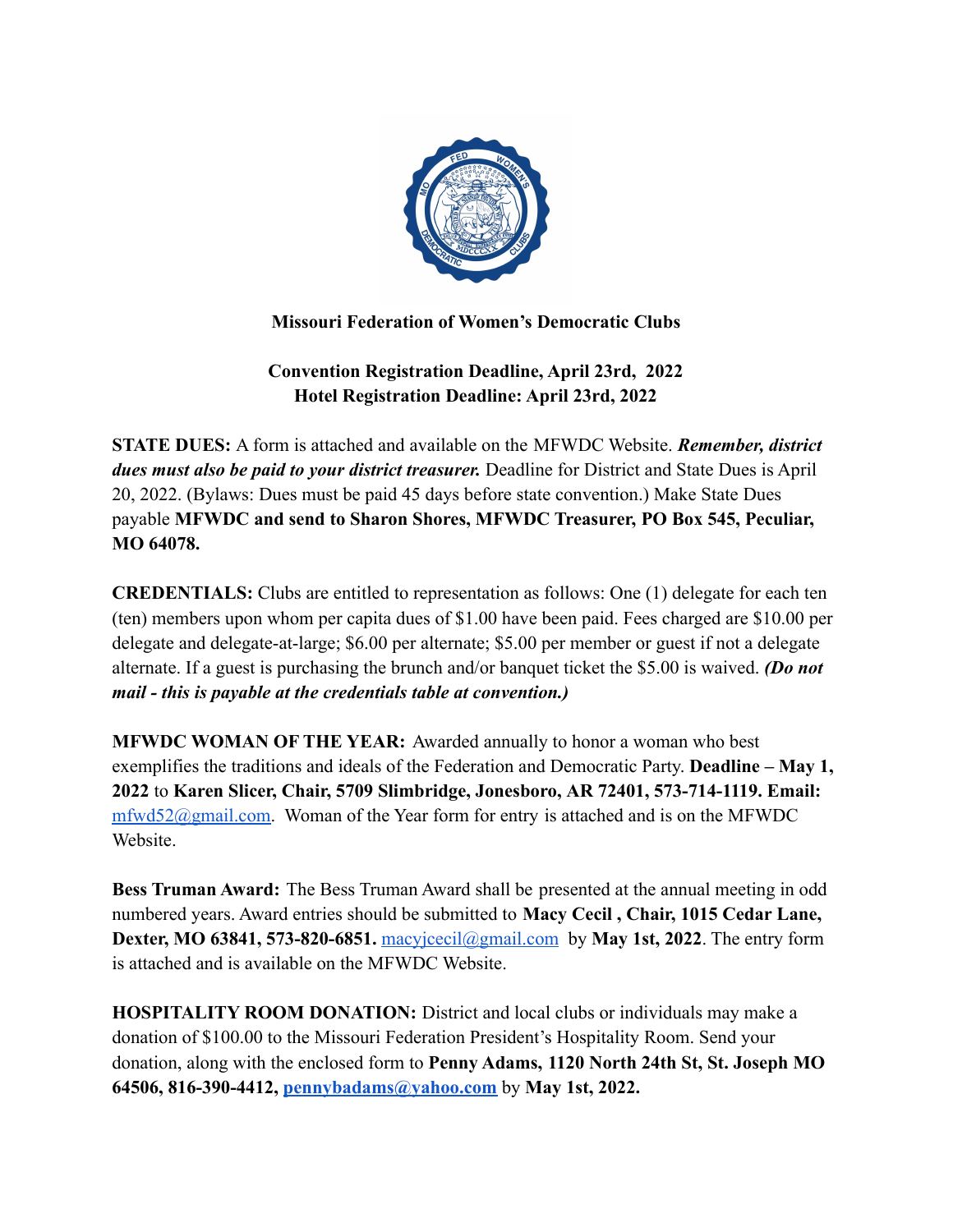**PROGRAM/AD BOOK:** This is the major fund raiser, so we need each Federation Club to work especially hard getting ads from our state legislators, Congress members, candidates, political committees, and clubs, businesses, individuals, etc. Forms are attached. Please contact **Bridget Gibson, MFWDC Ad Manager;** bridget.m.gibson57@gmail.com **or 660-726-2029. Deadline is May 1st, 2022.**

**SPONSORSHIPS:** A classy "Sponsorships" page will be added to our program book this year. This is an exciting new fundraiser recognizing organizations and individuals for their generous donations to the MFWDC. Level amounts and names of sponsorships are as follows:

# **\$50 (True Blue) \$100 (Silver) \$250 (Gold)**

### **Anything over \$250 (Platinum)**

Due to Covid this has obviously been an extremely difficult two years for everyone, and our Federation is no exception. The lack of person to person contact has seriously impacted involvement and enthusiasm. The MFWDC needs funds to grow the club and to help support Democrats in the midterm elections. We encourage members to solicit sponsorships of their local organizations, Central Committees, unions and individual fellow Democrats. And to those members who are not able to attend this year's convention but want to contribute, this is an excellent way to show your support! **Please make your checks payable to "MFWDC" and write "sponsorship" in the "for" line at the bottom of your check.** Be sure to include the exact spelling of the sponsor name or organization to be listed in the program book. **DEADLINE: May 1st, 2022.** Mail to: **Bridget Gibson, Program Book Manager; 2389 Canadian Ridge Trail; Worth, MO 64499**

**ANNUAL REPORT BOOKLET**: **All MFWDC Officers, District Presidents and Committee Chairs must** *email a written annual report* to be published in the Annual Report Booklet to **Angela McQuinn,** mfwdc1931@gmail.com and **Meryline Kramer,** merylinek@hotmail.com by **May 1st, 2022.**

**2022 FUNDRAISER: The 50/50 drawing Fundraiser is one of the ways MFWDC is raising money to give to candidates running for state office.** The tickets were sent to each District President to distribute to local clubs. The drawing will be held **June 4th** at the Banquet. Please make sure your tickets and money are returned to **Sharon Shores, MFWDC Treasurer, PO Box 545, Peculiar, MO 64078.**